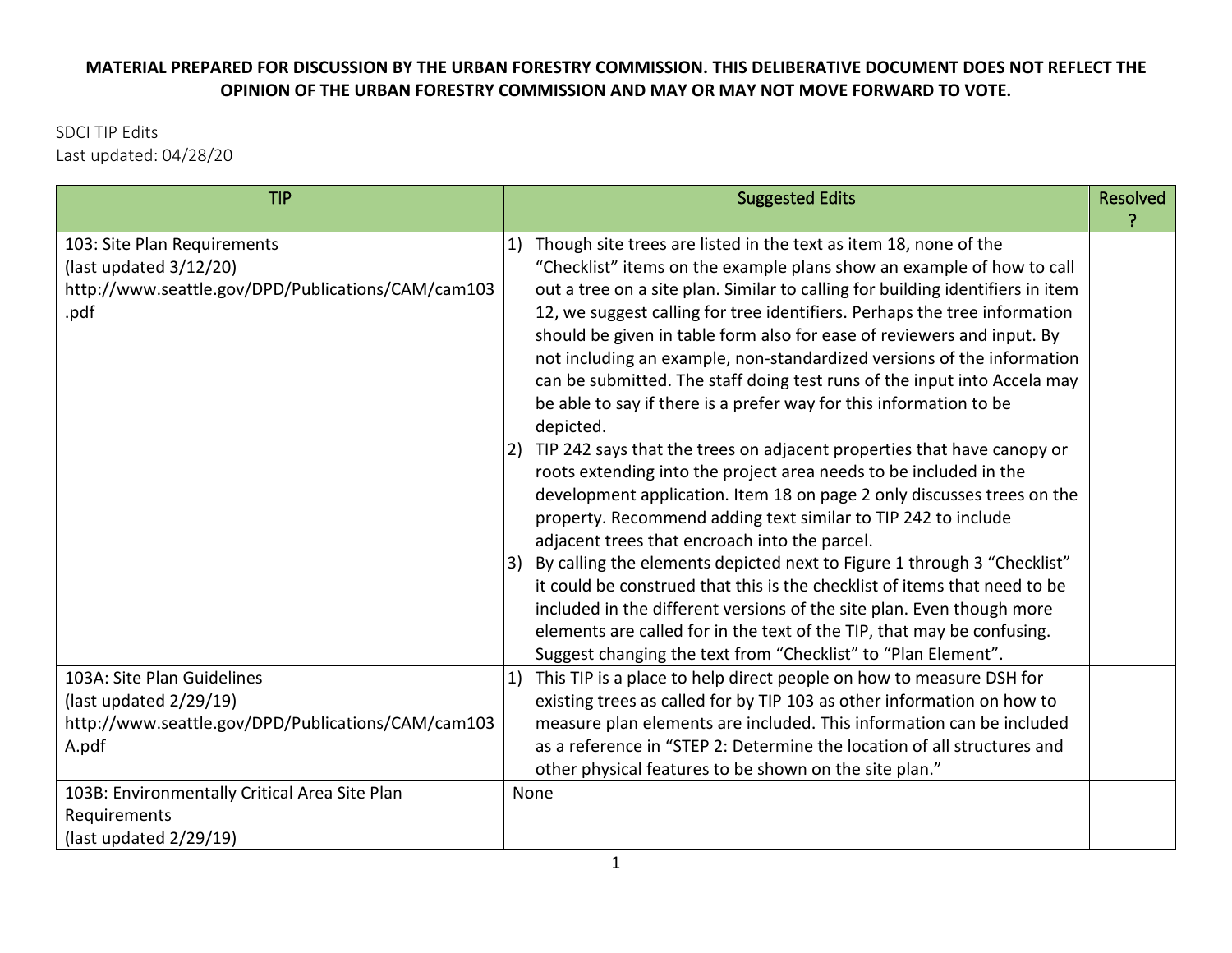| <b>TIP</b>                                                                                                                                                                           |    | <b>Suggested Edits</b>                                                                                                                                                                                                                                                                                                                                                                                                                                                    | <b>Resolved</b> |
|--------------------------------------------------------------------------------------------------------------------------------------------------------------------------------------|----|---------------------------------------------------------------------------------------------------------------------------------------------------------------------------------------------------------------------------------------------------------------------------------------------------------------------------------------------------------------------------------------------------------------------------------------------------------------------------|-----------------|
| http://www.seattle.gov/DPD/Publications/CAM/cam103<br>B.pdf                                                                                                                          |    |                                                                                                                                                                                                                                                                                                                                                                                                                                                                           |                 |
| 220: Lot Coverage, Height, Yard, and Garage Standards<br>for homes in Single Family Zones<br>(last updated $4/24/12$ )<br>http://www.seattle.gov/DPD/Publications/CAM/cam220<br>.pdf | 1) | Under the section "Additional Information for Yard Requirements And<br>Exceptions", suggest adding reference to SMC Section 23.44.020 Tree<br>Requirements as site element that will need to be worked into the<br>layout of the site for new houses and alterations.                                                                                                                                                                                                     |                 |
| 242: Tree Protection Regulations in Seattle<br>(last updated 5/3/19)<br>http://www.seattle.gov/DPD/Publications/CAM/cam242  3)<br>.pdf                                               | 2) | In the first paragraph, the coma should be a period so it reads "Seattle<br>Municipal Code (SMC) 25.11"<br>In TIP 103, only the term DSH is used and not DBH. Using two terms<br>under CATEGORIES OF TREES AFFECTED, may be confusing. If the term<br>DSH is to be used then suggest that the definition be used consistently<br>across all documentation (Director's rules, ordinance, TIP).<br>Suggest adding the following text or something similar to the end of the |                 |
|                                                                                                                                                                                      | 5) | definition of Hazardous trees under CATEGORY OF TREES AFFECTED:<br>"as determined by a qualified professional". The same definition of<br>"qualified professional" as included in TIP 331B should be included in<br>this TIP.<br>In the first paragraph, under IDENTIFYING TREE TYPES ON YOUR                                                                                                                                                                             |                 |
|                                                                                                                                                                                      |    | PROPERTY, suggest that the wording be updated to stated that "in<br>some circumstances, to hire an ISA certified arborist with experience<br>$\cdot$ ".                                                                                                                                                                                                                                                                                                                   |                 |
|                                                                                                                                                                                      | 6) | In the first paragraph, under IDENTIFYING TREE TYPES ON YOUR<br>PROPERTY, tree health should be determined by an ISA certified<br>arborist. If the owner is submitting documentation stating that a tree is<br>in poor health, this declaration should be made with the backing of an<br>ISA certified arborist. The language in the paragraph does not make this<br>clear and suggests that a homeowner can state that the tree is in poor<br>health.                    |                 |
|                                                                                                                                                                                      |    | In the second paragraph, under IDENTIFYING TREE TYPES ON YOUR<br>PROPERTY, suggest changing the last sentence so it reads "through a<br>risk assessment undertaken by a qualified professional". The same                                                                                                                                                                                                                                                                 |                 |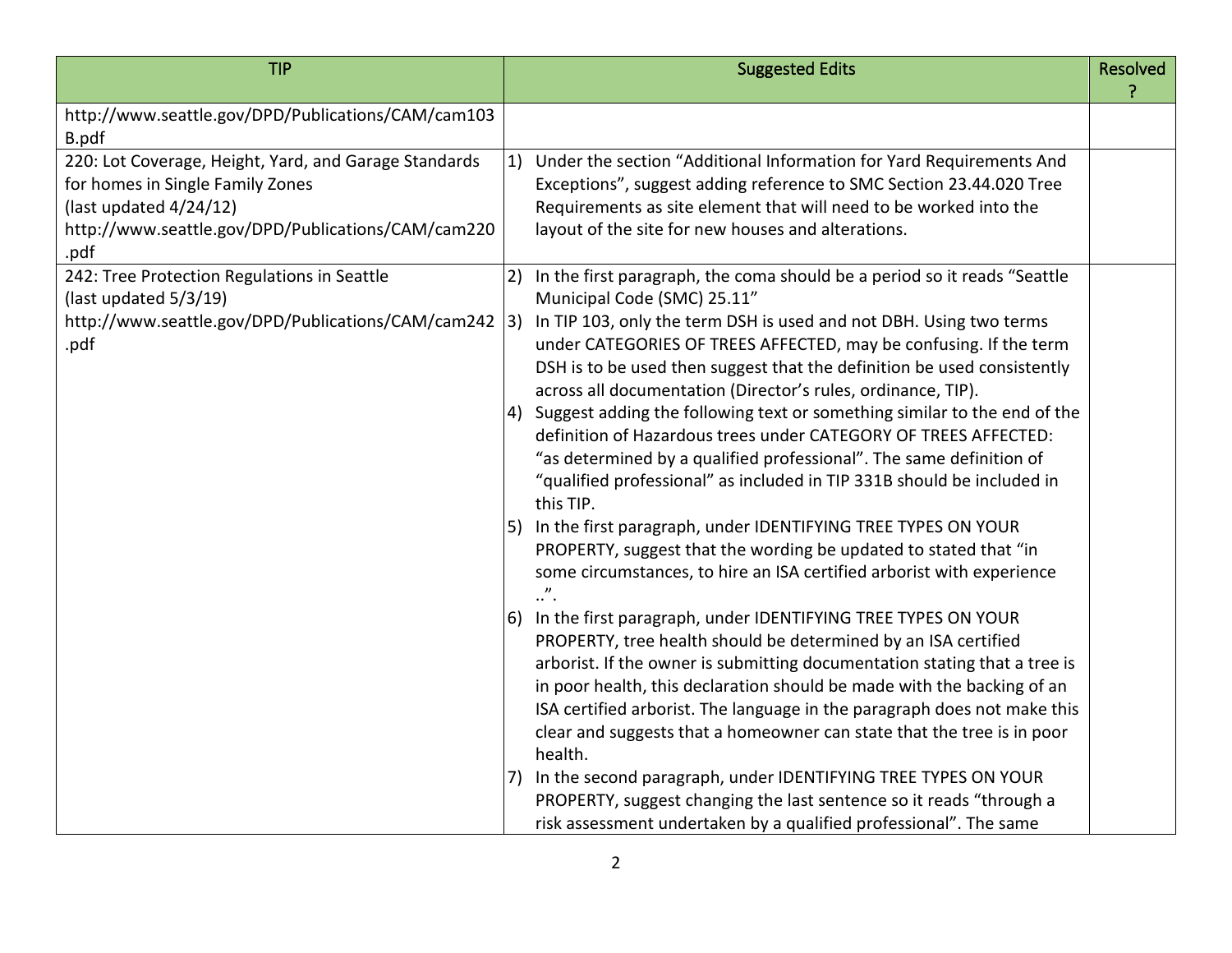| <b>TIP</b>                                                                                                                                                                                       | <b>Suggested Edits</b>                                                                                                                                                                                                                                                                                                                                                                                                                                                                                                                                                                                                                                                                                                                                                                                                                                                                                                                                                                                                                  | <b>Resolved</b> |
|--------------------------------------------------------------------------------------------------------------------------------------------------------------------------------------------------|-----------------------------------------------------------------------------------------------------------------------------------------------------------------------------------------------------------------------------------------------------------------------------------------------------------------------------------------------------------------------------------------------------------------------------------------------------------------------------------------------------------------------------------------------------------------------------------------------------------------------------------------------------------------------------------------------------------------------------------------------------------------------------------------------------------------------------------------------------------------------------------------------------------------------------------------------------------------------------------------------------------------------------------------|-----------------|
|                                                                                                                                                                                                  | definition of "qualified professional" as included in TIP 331B should be<br>included in this TIP.<br>Under PROTEXTION OF TREES AND EXCEPTIONAL TREES DURING<br>8)<br>DEVELOPMENT, the meaning of this sentence is unclear. "It is also<br>required in any zone when trees are being retained, and the project is<br>receiving credit for retention, are foreseeably within the area of<br>construction and could be damaged by construction activity."<br>Suggested rewording statement. "In all zones, trees that are not to be<br>removed must be protected as needed to ensure their survival during<br>construction, specifically those trees being retained and used to receive<br>development credit for retention."<br>In the second sentence under SINGLE FAMILY ZONES, suggest adding<br>9)<br>"from achieving the maximum allowed lot coverage even after<br>considering available development standard adjustment, departures,<br>and code modification." This will reinforce the first sentence of the<br>second paragraph. |                 |
| 303: Applicant Responsibilities and Plan Requirements<br>for Single-Family and Two-Unit Dwellings<br>(last updated $12/26/17$ )<br>http://www.seattle.gov/DPD/Publications/CAM/cam303 2)<br>.pdf | To assist in the input of tree data into Accela, the coversheet<br>1)<br>referenced in the section below "PROVIDING PLANS AND<br>COVERSHEETS" could be updated to include the date.<br>The coversheet could not be found from the given site address<br>(http://www.seattle.gov/sdci/permits/forms). Instead found a copy<br>here:<br>http://www.seattle.gov/documents/Departments/SDCI/Forms/Coversh<br>eet.pdf                                                                                                                                                                                                                                                                                                                                                                                                                                                                                                                                                                                                                        |                 |
| 303A: Common Seattle Residential Code Requirements<br>(last updated 5/22/17)<br>http://www.seattle.gov/DPD/Publications/CAM/cam303<br>A.pdf                                                      | Under TIP Section 9 "MISCELLANEOUS REQUIREMENTS", suggest<br>1)<br>adding reference to the required trees for single family properties.                                                                                                                                                                                                                                                                                                                                                                                                                                                                                                                                                                                                                                                                                                                                                                                                                                                                                                 |                 |
| 316: Subject-to-Field-Inspection Permits<br>(last updated $6/11/19$ )                                                                                                                            | 1) Under "Projects that Qualify for STFI Permits", the first bullet is<br>regarding demolition. Suggest including that the excavation will not<br>encroach into the critical root zone of trees. If the excavation will                                                                                                                                                                                                                                                                                                                                                                                                                                                                                                                                                                                                                                                                                                                                                                                                                 |                 |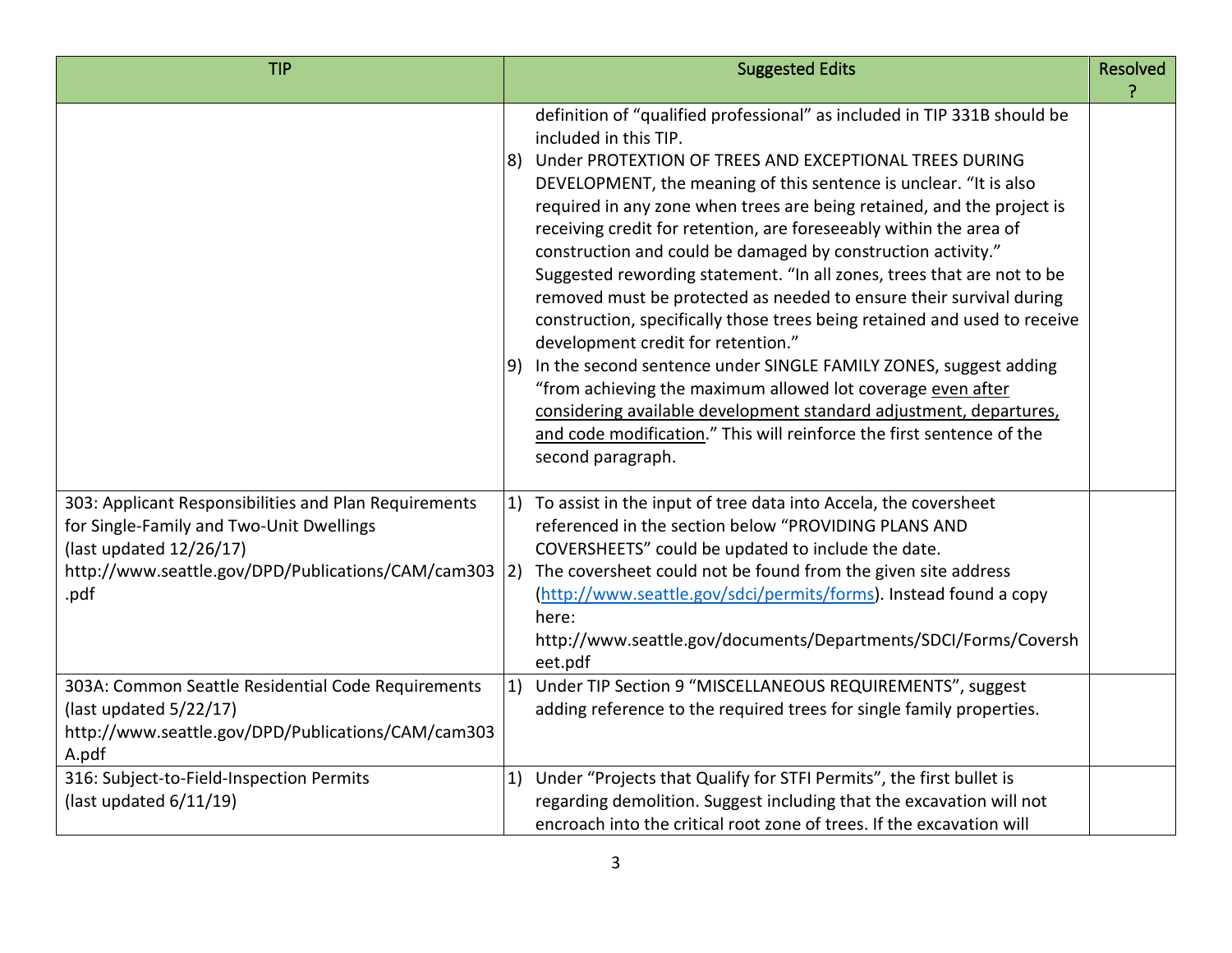| <b>TIP</b>                                                                                                                                                 | <b>Suggested Edits</b>                                                                                                                                                                                                                                                                                                                                                                                                                                                                                                                                                                                                                                                                                                                                                                                                                                                                                                                                                                                                             | <b>Resolved</b> |
|------------------------------------------------------------------------------------------------------------------------------------------------------------|------------------------------------------------------------------------------------------------------------------------------------------------------------------------------------------------------------------------------------------------------------------------------------------------------------------------------------------------------------------------------------------------------------------------------------------------------------------------------------------------------------------------------------------------------------------------------------------------------------------------------------------------------------------------------------------------------------------------------------------------------------------------------------------------------------------------------------------------------------------------------------------------------------------------------------------------------------------------------------------------------------------------------------|-----------------|
| http://www.seattle.gov/DPD/Publications/CAM/cam316<br>.pdf                                                                                                 | encroach into a critical root zone, and the tree is exceptional, it will<br>damage this tree that is to be protected. Additional review may be<br>needed for demolition near trees.<br>Under "Projects that Qualify for STFI Permits", second page has a bullet<br>regarding Rockeries. Similar to the demolition bullet, if the rockery is<br>placed within the critical root zone of a tree, that tree could be<br>damaged. Additional review may be needed for rockeries in this<br>scenario.<br>On page 2 under SITE PLAN, suggest adding the type of site plan that<br>3)<br>will be needed (preliminary, basic, or enhanced).                                                                                                                                                                                                                                                                                                                                                                                                |                 |
| 321: Rockeries: Prescriptive Design and Installation<br><b>Standards</b>                                                                                   | Under the section "Location of Rockery", suggest adding language<br>1)<br>stating that rockeries should not be installed within critical root zones<br>of trees without consulting an ISA certified arborist.                                                                                                                                                                                                                                                                                                                                                                                                                                                                                                                                                                                                                                                                                                                                                                                                                      |                 |
| 331: Environmentally Critical Areas: Tree & Vegetation<br>Overview<br>(last updated 6/30/14)<br>http://www.seattle.gov/DPD/Publications/CAM/cam331<br>.pdf | Within the first paragraph suggest editing the sentence that begins<br>1)<br>"Consequently, the City of Seattle protects" to the following.<br>"Consequently, the City of Seattle has a higher level of protection for<br>trees and vegetation" It may be construed that Seattle only protects<br>trees within ECA areas.<br>Under "Normal and Routing Maintenance", suggest adding "topping" in<br>2)<br>the last sentence of the first paragraph as actions that are not<br>considered normal and routine maintenance. Also add reference to the<br>"Clarification of Terms".<br>Table 1, note 3 misspelled "require".<br>In Table 1, unsure the intent of the two headings "Plan FILED with SDCI"<br>4)<br>versus "Plan REVIEWED by SDCI". Looking at the noted sections, don't<br>understand when a plan would be filed but not reviewed by SDCI.<br>5) Suggest discussing with Staff whether the application form included<br>should be updated to include information regarding trees for ease of<br>data input into Accela. |                 |
| 331A: Environmentally Critical Areas: Vegetation<br>Restoration<br>(last updated 2/28/07)                                                                  | None                                                                                                                                                                                                                                                                                                                                                                                                                                                                                                                                                                                                                                                                                                                                                                                                                                                                                                                                                                                                                               |                 |